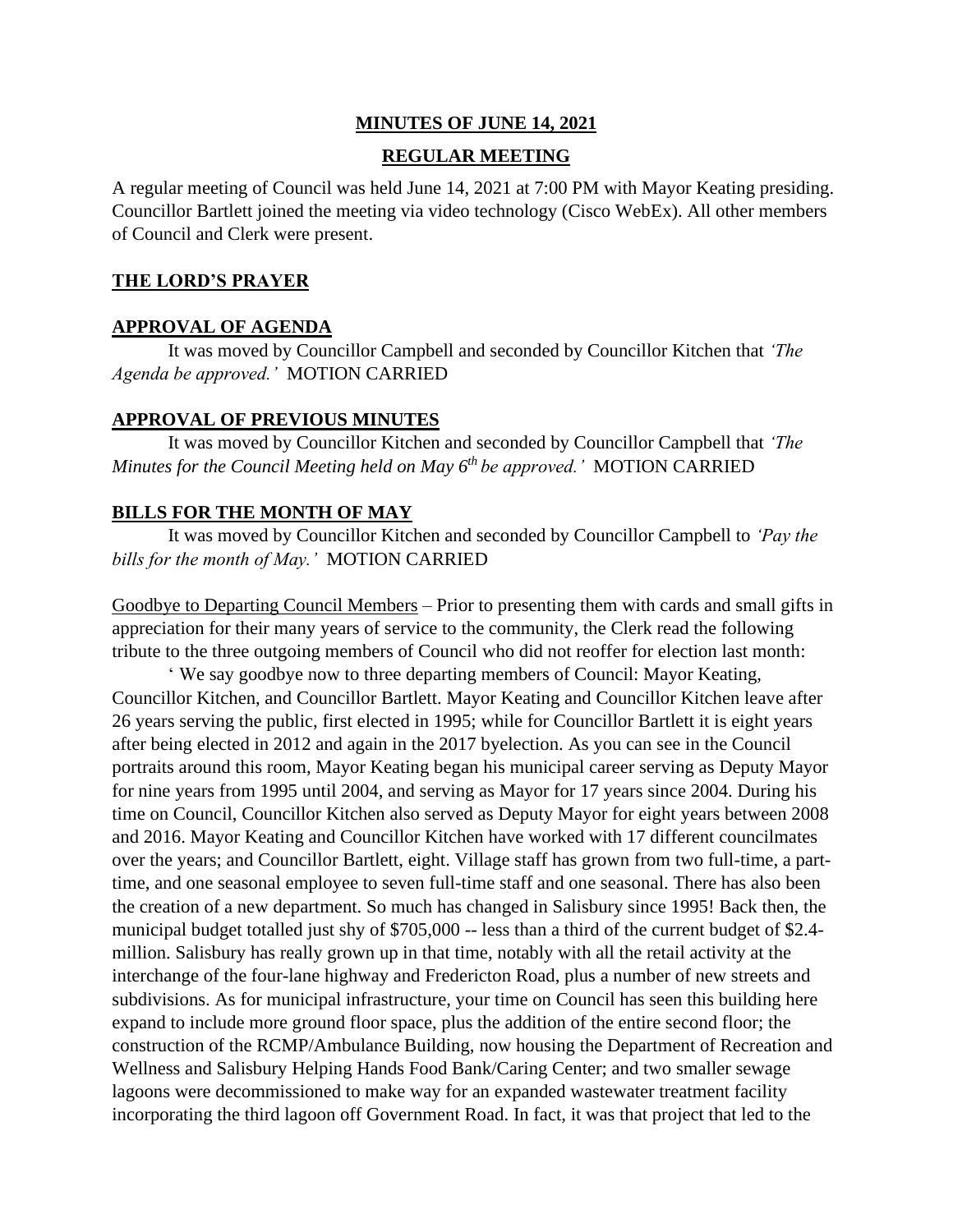creation of the Salisbury Wetlands and Wetland Trail off Highland Park! Many, many changes, and no doubt many more to come while you enjoy your retirement from municipal politics. We would like to say thank you and wish you well. '

Councillor Campbell pledged to invite the former members of Council back for a celebratory gathering with the new Council once the pandemic restrictions have lifted and they can meet mask-free.

## **OATH OF OFFICE - NEW COUNCIL**

At this time, the Oath of Office was administered to Mayor and Council by the Clerk. The new members of Council then selected their seats around the Council Table.

## **ASSIGNMENT OF DEPARTMENTS**

Alluding to the positive experience of a recently held team-building session for the newly elected members, Mayor Campbell at this point assigned each councillor a department that she/he will be responsible for, as follows:

| General Government – Mayor Rob Campbell                                                                                                 |
|-----------------------------------------------------------------------------------------------------------------------------------------|
| - Municipal Buildings, Staff, Civic Relations, Economic Development, Tourism, Grants                                                    |
| Protective Services – Councillor Doug Hamer                                                                                             |
| - Fire Department, RCMP, Emergency Measures, Ambulance Services, Animal Control                                                         |
| Transportation Services; Wastewater Disposal – <i>Councillor Jason Gallant</i>                                                          |
| - Road Maintenance/Repairs, Snow Removal, Culverts, Ditches, Sidewalks, Street Lights, Storm Sewer,<br>Sewage (Collection and Disposal) |
| Parks, Playgrounds, and Trails; Environmental Health – Councillor Nathan O'Blenis                                                       |
| - Parks, Playgrounds, Trails, Wetlands, Solid Waste (garbage) Collection/Disposal                                                       |
| Environmental Development – Councillor Sarah Colwell                                                                                    |
| - Community Planning (Planning, Zoning, Building Permits, Subdivisions)                                                                 |
| Recreation and Wellness; Library – <i>Councillor Stephanie Thorne</i>                                                                   |
| - Department of Recreation and Wellness, Library, Salisbury Beautification Committee, Canada Day, Community Days                        |
|                                                                                                                                         |

# **APPOINTMENT OF DEPUTY MAYOR**

Historically, the councillor who received the most votes in the municipal election was appointed by the Mayor to serve as Deputy Mayor; however, Councillor Thorne had to decline the position due to her occupation. Councillor Hamer was next in line in terms of votes received in the May election and accepted the position of Deputy Mayor.

Mayor Campbell noted that the Procedure By-Law states the Deputy Mayor is appointed by the Mayor. Council to review the Procedure By-Law at a later date.

# **DATE OF NEXT MEETING** – **8:30 PM, June 28, 2021**

It was decided to move the meeting to a later time to allow Council to participate in a province-wide orientation webinar earlier that same evening.

Clerk then presented the members of Council with printed orientation packages prepared by municipal staff.

A local Council orientation session was scheduled for the morning of June  $25<sup>th</sup>$ , during which time Village departments would be closed to allow for full participation by staff.